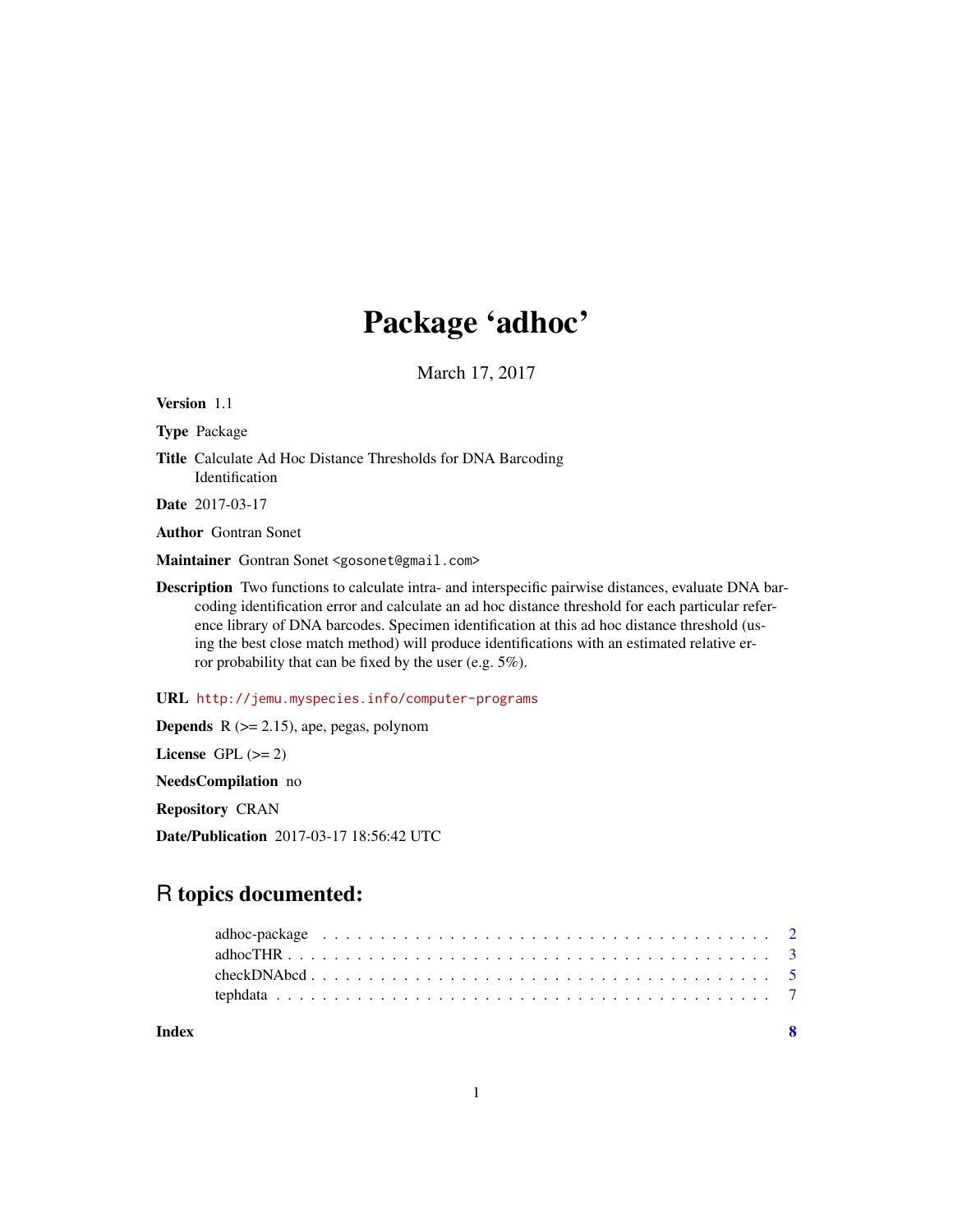<span id="page-1-0"></span>

#### Description

The ad hoc distance threshold (see Virgilio et al. 2012) can be calculated for each particular reference library of DNA barcodes. Using this distance threshold in the "best close match method" (a method where a species name assignment is rejected when the distance between the query and its best match in a reference dataset is above the threshold) will provide identifications with an estimated relative error probability that is fixed by the user (e.g. 5%).

#### Details

| Package: | adhoc           |
|----------|-----------------|
| Type:    | Package         |
| Version: | 1.0             |
| Date:    | 2013-11-08      |
| License: | $GPL-2$ $GPL-3$ |

The procedure consists of two consecutive steps (Sonet et al. 2013). A first function (checkDNAbcd) evaluates a reference library in order to allow some quality control (sequence labelling, sequence lengths, etc.). The output of the first function is used by a second function (adhocTHR), which calculates an ad hoc distance threshold. For this, the second function takes each sequence of the reference library as a query and finds its best match(es) among all other DNA barcodes in the library. It then quantifies the relative identification errors (see Virgilio et al. 2012) obtained for a set of different arbitrary distance thresholds (30 values by default), performs a linear regression (or optionally a polynomial regression) and calculates the ad hoc distance threshold corresponding to an expected identification error probability (5% by default).

#### Author(s)

Gontran Sonet Maintainer: Gontran Sonet <gosonet@gmail.com>

#### References

Sonet G, Jordaens K, Nagy ZT, Breman FC, De Meyer M, Backeljau T & Virgilio M", "(2013) Adhoc: an R package to calculate ad hoc distance thresholds for DNA barcoding identification, Zookeys, 365:329-336. http://zookeys.pensoft.net/articles.php?id=3057.

Virgilio M, Jordaens K, Breman FC, Backeljau T, De Meyer M. (2012) Identifying insects with incomplete DNA barcode libraries, African Fruit flies (Diptera: Tephritidae) as a test case. PLoS ONE 7(2) e31581. doi: 10.1371/journal.pone.0031581.

#### Examples

data(tephdata);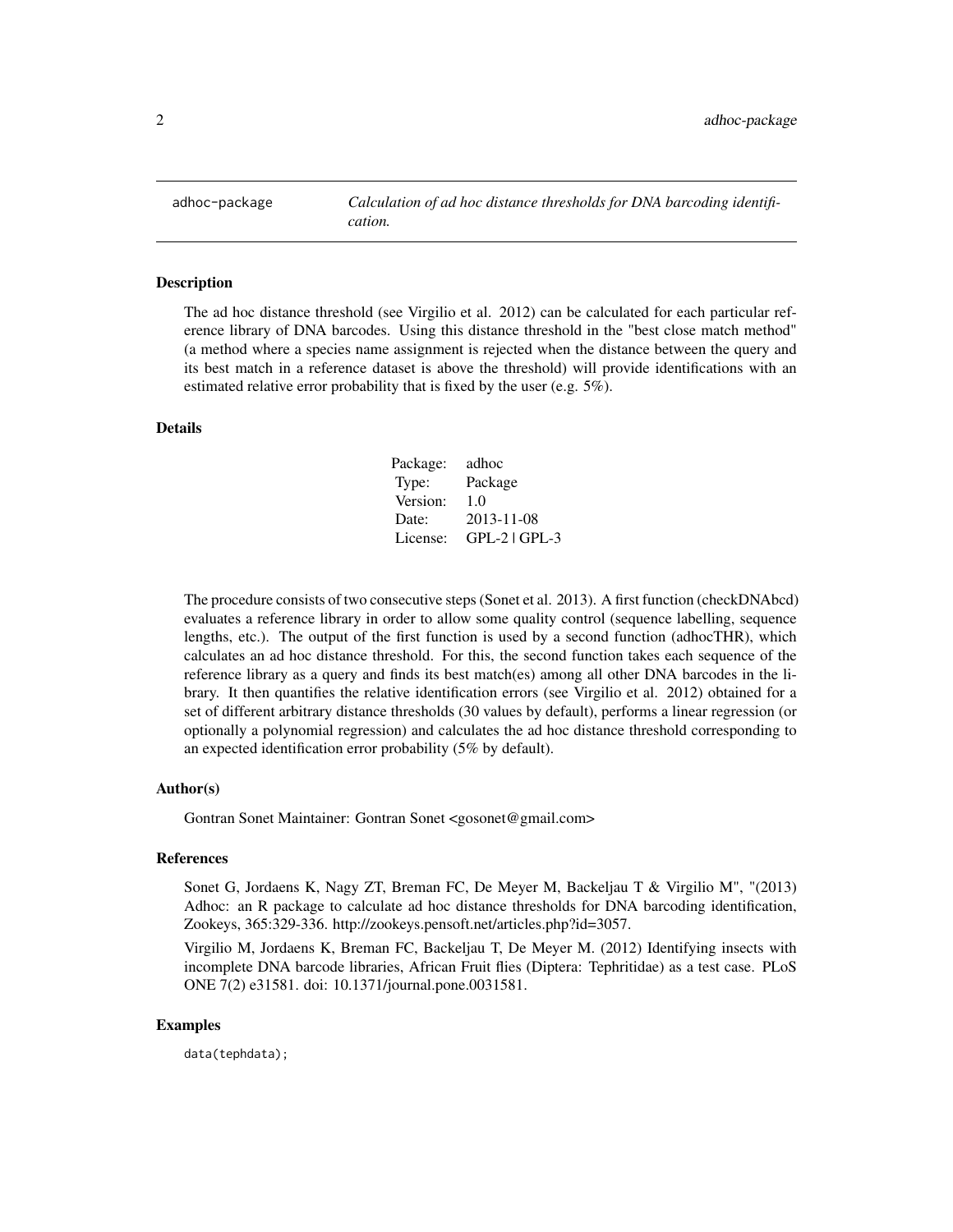#### <span id="page-2-0"></span>adhocTHR 3

```
out1<-checkDNAbcd(tephdata);
out2<-adhocTHR(out1);
layout(matrix(1,1,1));
par(font.sub=8);
plot(RE~thres,out2$IDcheck,ylim=c(0,max(c(out2$IDcheck$RE,out2$ErrProb))),xlab=NA,ylab=NA);
title(main="Ad hoc threshold",xlab="Distance", ylab="Relative identification error (RE)")
title(sub=paste("For a RE of",round(out2$ErrProb,4), "use a threshold of", round(out2$THR,4)));
regcoef<-out2$reg$coefficient;
curve(regcoef[1] + regcoef[2]*x + regcoef[3]*x^2 + regcoef[4]*x^3, add=TRUE);
segments(-1,out2$ErrProb,out2$THR,out2$ErrProb);segments(out2$THR,-1,out2$THR,out2$ErrProb);
```
<span id="page-2-1"></span>

| adhocTHR | Calculation of an ad hoc distance threshold for DNA barcoding iden- |
|----------|---------------------------------------------------------------------|
|          | tification                                                          |

#### **Description**

This function utilises the output of [checkDNAbcd](#page-4-1) to quantify the relative identification errors obtained for a particular reference library at set of arbitrary distance thresholds. It then performs linear (or polynomial) regression and calculates the ad hoc distance threshold corresponding to an expected relative identification error. The method is described by Virgilio et al. (2012).

#### Usage

```
adhocTHR(a, NbrTh = 30, ErrProb = 0.05, Ambig = "incorrect", Reg = "linear")
```
#### Arguments

| a       | the output of the function checkDNAbcd.                                                                                                     |
|---------|---------------------------------------------------------------------------------------------------------------------------------------------|
| NbrTh   | the number of arbitrary distance thresholds used for the fitting (30 by default).                                                           |
| ErrProb | a value between 0 and 1 setting the relative identification error probability $(5\%$<br>by default).                                        |
| Ambig   | "incorrect", "correct" or "ignore" to treat ambiguous identifications as incorrect,<br>correct, or to ignore them (default is "incorrect"). |
| Reg     | "linear" or " polynomial" to perform a linear or a polynomial fitting (default is<br>linear).                                               |

#### Details

NbrTh: By default, the function samples 30 distance thresholds equidistantly distributed between 0.0 and the largest distance between all pairs of query - best match observed in the reference library. Using more arbitrary distance thresholds may improve the fitting but will also require more computing time.

ErrProb: By default, the function sets an estimated error probability of 5%. In some cases, the selected relative identification error (e.g. 5%) cannot be reached, even when using the most restrictive distance threshold (viz. when setting distance threshold  $= 0.00$ ). See below.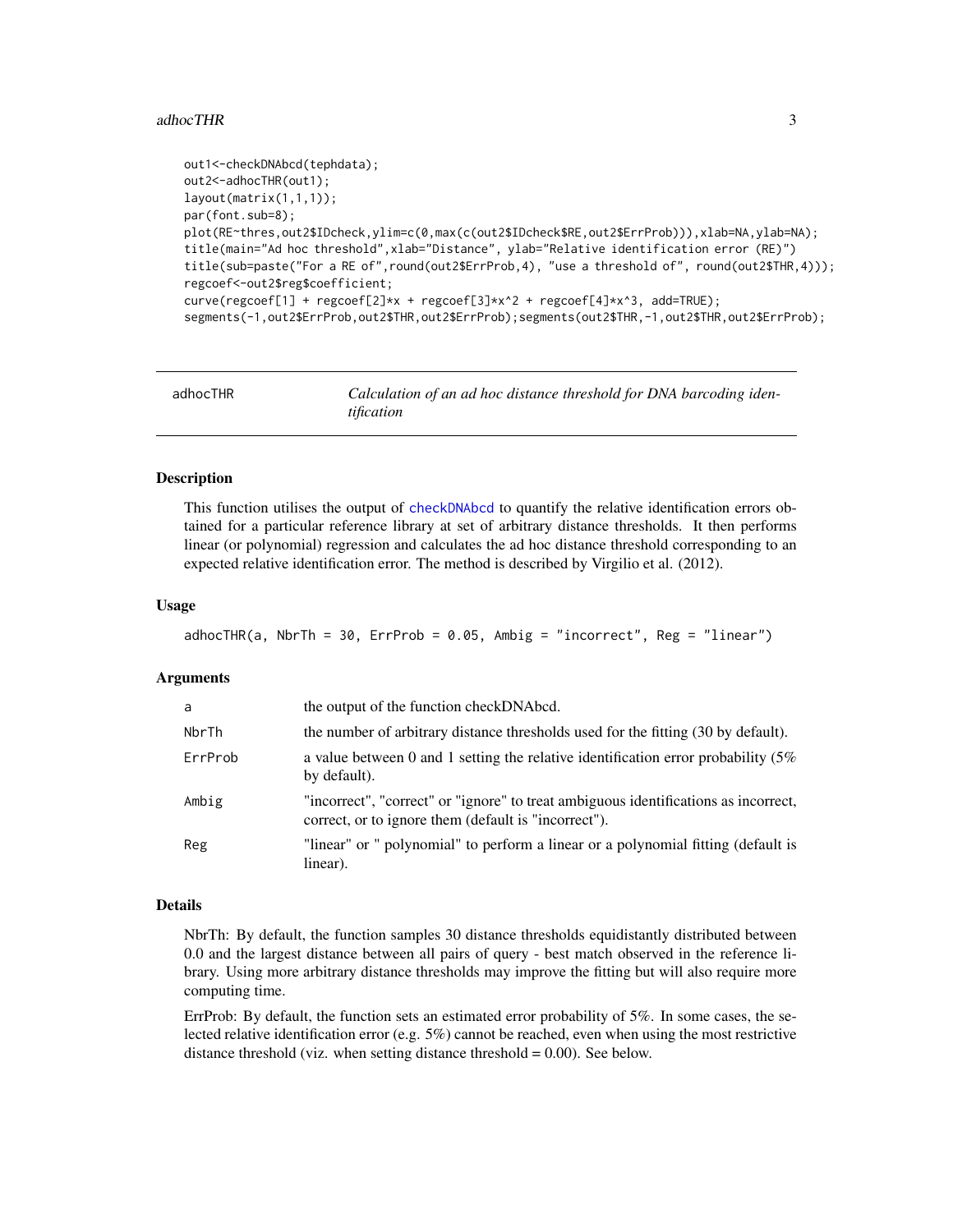Ambig: We recommend to use this option with caution. If "correct", it will treat all red-flagged species involved in the same ambiguous identification as a single species. Setting this option to "ignore" will allow the user to evaluate the consequences of the ambiguous identifications on the relative identification errors and hence, on the estimated ad hoc distance threshold.

Reg: The user has the possibility to estimate the ad hoc distance threshold on the basis of polynomial regression (rather than linear). For this, check that the package polynom (Venables et al. 2013) is installed.

#### Value

"adhocTHR" returns a list of 7 components:

| <b>BM</b>      | a data.frame describing the best matches obtained for each query: distance (dis-<br>tBM), identification (idBM), evaluation of the identification (IDeval) according<br>to Sonet et al. $(2013)$ .                                                                                                                                                                                                                                                                                 |
|----------------|------------------------------------------------------------------------------------------------------------------------------------------------------------------------------------------------------------------------------------------------------------------------------------------------------------------------------------------------------------------------------------------------------------------------------------------------------------------------------------|
| <b>IDcheck</b> | a data frame describing the identification success at each arbitrary threshold:<br>numbers of true positives (TP), false positives (FP), true negatives (TN) and false<br>negatives (FN), the relative identification error (RE), the overall identification<br>error (OE), the accuracy and the precision (Sonet et al. 2013).                                                                                                                                                    |
| reg            | an object of class "1m" describing the regression performed by "adhocTHR".                                                                                                                                                                                                                                                                                                                                                                                                         |
| ErrProb        | the value of the relative identification error probability fixed as an argument by<br>the user (default is $5\%$ ).                                                                                                                                                                                                                                                                                                                                                                |
| <b>THR</b>     | the value of the ad hoc distance threshold producing the desired probability (Er-<br>rProb) of relative identification error.                                                                                                                                                                                                                                                                                                                                                      |
| redflagged     | lists all ambiguous matches obtained for each ambiguous identification: the<br>number of species involved in the ambiguous identification (Nb_species), the<br>number of reference sequences with the same species name as the query (Nb_conspecific_seq),<br>the number of reference sequences with a different species name than the query<br>(Nb_heteroallospecific_seq) and the labels of all best matches involved in the<br>ambiguous identification (List_of_best-matches). |
| redflaggedSP   | lists all species names that are involved in the same ambiguous identification.                                                                                                                                                                                                                                                                                                                                                                                                    |

#### Note

In particular cases, (e.g. reference libraries with low taxon coverage) all best matches might result in correct identifications, with  $RE = 0.0$  at all distance thresholds and the regression line being parallel to the x axis. In this situation, adhocTHR will give the following message: "All identifications are correct when using the best match method (no distance threshold considered). An ad hoc threshold for best close match identification cannot be calculated".

In other cases, reaching an estimated RE of 5% might not be possible, even at the most restrictive distance threshold (distance threshold  $= 0.00$ ) and regression fitting will intercept the y axis above the RE value. In this case, adhocTHR will give the following message: "The estimated RE cannot be reached using this reference library". The user should then either increase the relative error probability (RE) or try and increase the taxon coverage of the library (see Virgilio et al. 2012).

#### Author(s)

Gontran Sonet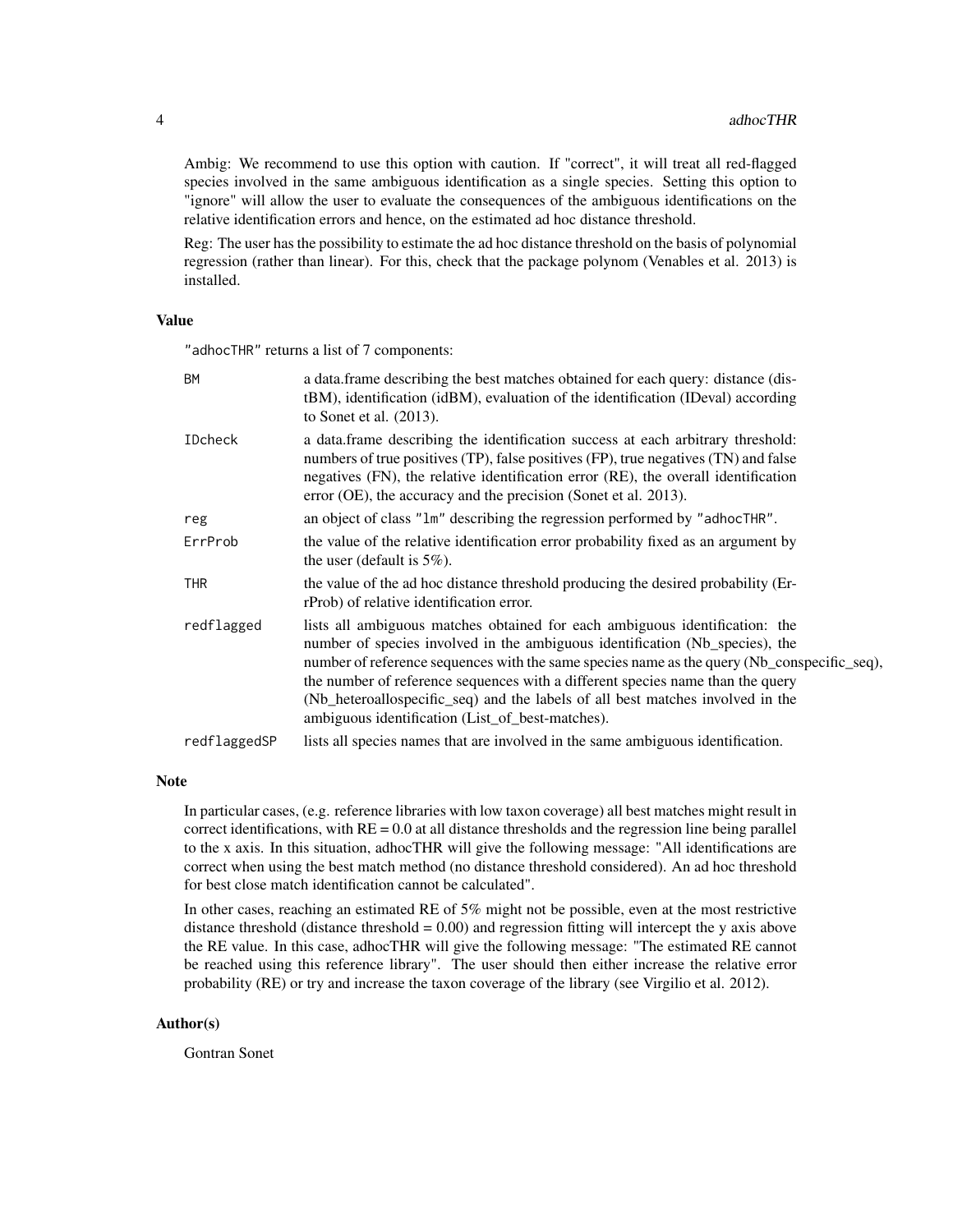#### <span id="page-4-0"></span>checkDNAbcd 5

#### References

Sonet G, Jordaens K, Nagy ZT, Breman FC, De Meyer M, Backeljau T & Virgilio M", "(2013) Adhoc: an R package to calculate ad hoc distance thresholds for DNA barcoding identification, Zookeys, 365:329-336. http://zookeys.pensoft.net/articles.php?id=3057.

Venables B, Hornik K, Maechler M (2013) polynom: a collection of functions to implement a class for univariate polynomial manipulations. R package version 1.3-7. http://cran.r-project.org/web/packages/polynom/index.htm

Virgilio M, Jordaens K, Breman FC, Backeljau T, De Meyer M. (2012) Identifying insects with incomplete DNA barcode libraries, African Fruit flies (Diptera: Tephritidae) as a test case. PLoS ONE 7(2) e31581. doi: 10.1371/journal.pone.0031581.

#### See Also

[checkDNAbcd](#page-4-1)

#### Examples

```
data(tephdata);
out1<-checkDNAbcd(tephdata);
out2<-adhocTHR(out1);
layout(matrix(1,1,1));
par(font.sub=8);
plot(RE~thres,out2$IDcheck,ylim=c(0,max(c(out2$IDcheck$RE,out2$ErrProb))),xlab=NA,ylab=NA);
title(main="Ad hoc threshold",xlab="Distance", ylab="Relative identification error (RE)");
title(sub=paste("For a RE of",round(out2$ErrProb,4), "use a threshold of", round(out2$THR,4)));
regcoef<-out2$reg$coefficient;
curve(regcoef[1] + regcoef[2]*x + regcoef[3]*x^2 + regcoef[4]*x^3, add=TRUE);
segments(-1,out2$ErrProb,out2$THR,out2$ErrProb);segments(out2$THR,-1,out2$THR,out2$ErrProb);
```
<span id="page-4-1"></span>checkDNAbcd *Evaluation of a reference library of aligned DNA barcodes*

#### **Description**

This function provides an overview of the content of a reference library of aligned DNA barcodes (Sonet et al. 2013). It calculates all pairwise distances and delivers an output that can be used by the function adhocTHR.

#### Usage

```
checkDNAbcd(seq, DistModel = "K80")
```
#### Arguments

| seg       | an object of class "DNAbin".                                                                                                                                               |
|-----------|----------------------------------------------------------------------------------------------------------------------------------------------------------------------------|
| DistModel | "K80" (for Kimura two-parameter) or "raw" (for p-distances) or any other nu-<br>cleotide substitution model available in the function "dist.dna" (Paradis et al.<br>2004). |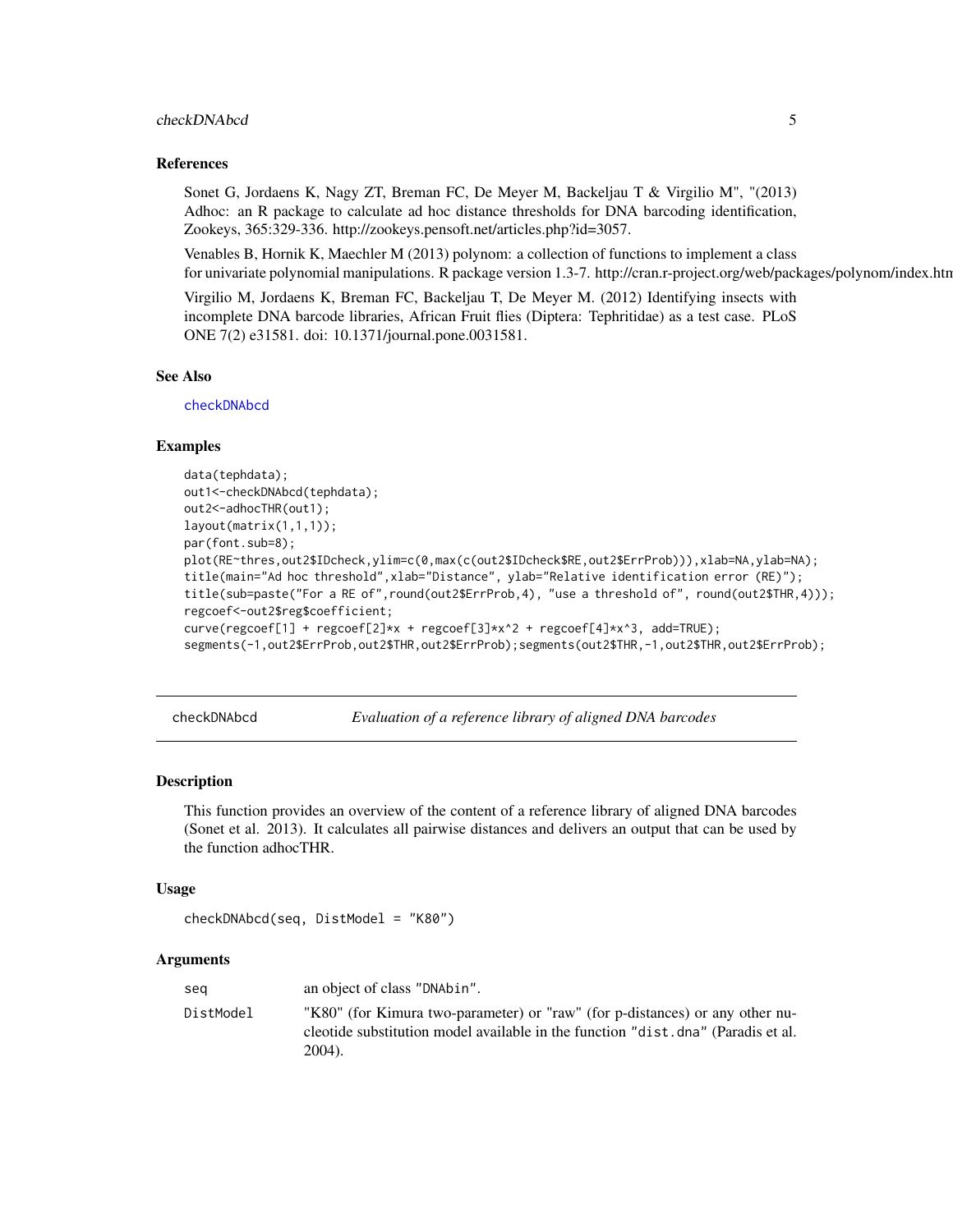#### <span id="page-5-0"></span>Details

Sequence labels of "seq" should have the following structure: ">species\_name\_any\_additional\_information" as in the following example (note that character strings have to be separated by underscores): ">Bactrocera\_amplexa\_Kenya\_voucher1052\_JEMU".

#### Value

checkDNAbcd returns a list of 6 components:

| mylabels  | a data.frame providing both parts of the species names and the complete label<br>of each sequence (as extracted from the first argument). |
|-----------|-------------------------------------------------------------------------------------------------------------------------------------------|
| listsp    | a data.frame listing the number of sequences (Nseq) and haplotypes (Nhap) for<br>each species of the reference library.                   |
| DNAlength | a numeric vector of the sequence lengths of each DNA sequence.                                                                            |
| dist      | a matrix of all distances obtained by pairwise comparison.                                                                                |
| spdist    | a list of all pairwise interspecific distances (inter) and all pairwise intraspecific<br>distances (intra).                               |
| sea       | an object of class "DNAbin" with all sequences in the reference library $(=\text{first})$<br>argument).                                   |

#### Author(s)

Gontran Sonet

#### References

Paradis E, Claude J, Strimmer K (2004) APE: analyses of phylogenetics and evolution in R language. Bioinformatics 20: 289-290.

Sonet G, Jordaens K, Nagy ZT, Breman FC, De Meyer M, Backeljau T & Virgilio M", "(2013) Adhoc: an R package to calculate ad hoc distance thresholds for DNA barcoding identification, Zookeys, 365:329-336. http://zookeys.pensoft.net/articles.php?id=3057.

#### See Also

[adhocTHR](#page-2-1)

#### Examples

```
data(tephdata);
out1<-checkDNAbcd(tephdata);
#Plot distribution of sequence lengths
hist(out1$DNAlength,main="Seq. lengths",xlab="Seq. length (bp)");
#Plot distribution of pairwise interspecific distances
hist(out1$spdist$inter,main="Intersp. dist",xlab="Distance",col="#0000ff99");
```
#Plot distribution of pairwise intraspecific distances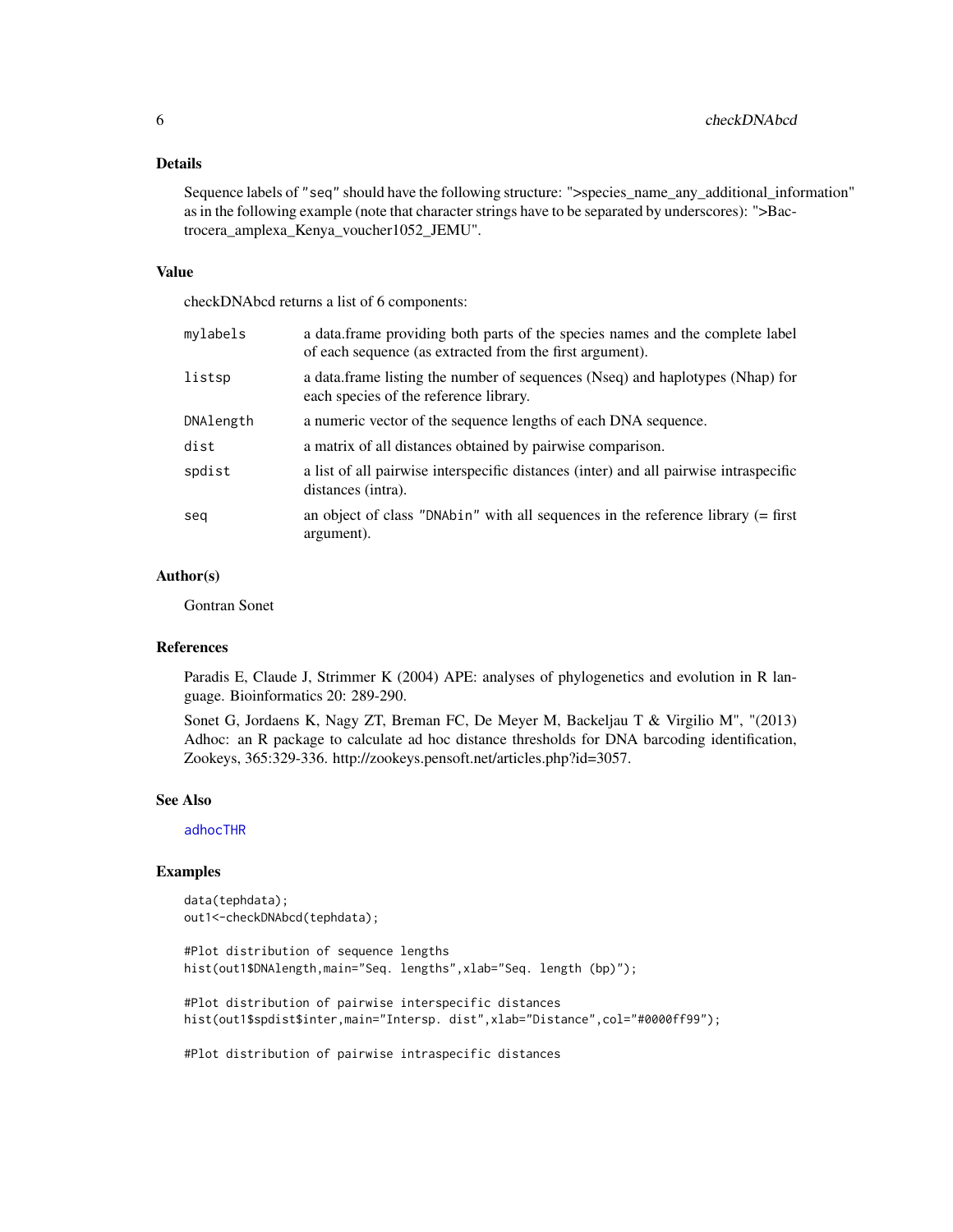#### <span id="page-6-0"></span>tephdata 7

hist(out1\$spdist\$intra, main="Intrasp. dist.",xlab="Distance",col="#0000ff22"); #Plot distribution of both pairwise intra- and interspecific distances hist(out1\$spdist\$inter,main="Intra- & intersp. dist",xlab="Distance",col="#0000ff99"); hist(out1\$spdist\$intra, add=TRUE, col="#0000ff22"); #Idem as previous example with zoom on intraspecific values hist(out1\$spdist\$intra,main="Zoom intra- & intersp. dist",xlab="Distance",col="#0000ff99"); hist(out1\$spdist\$inter, add=TRUE, col="#0000ff22");

tephdata *DNA sequences of Tephritids to use as an example dataset for package adhoc.*

#### Description

DNA sequences (326 sequences of 656 base pairs) of the cytochrome c oxidase subunit I (COI) gene of Tephritids (Diptera) (see Virgilio et al. 2012) to use as an example dataset for package adhoc (Sonet et al. 2013).

#### Usage

data(tephdata)

#### Format

326 DNA sequences in binary format stored in a matrix.

#### References

Sonet G, Jordaens K, Nagy ZT, Breman FC, De Meyer M, Backeljau T & Virgilio M", "(2013) Adhoc: an R package to calculate ad hoc distance thresholds for DNA barcoding identification, Zookeys, 365:329-336. http://zookeys.pensoft.net/articles.php?id=3057.

Virgilio M, Jordaens K, Breman FC, Backeljau T, De Meyer M. (2012) Identifying insects with incomplete DNA barcode libraries, African Fruit flies (Diptera: Tephritidae) as a test case. PLoS ONE 7(2) e31581. doi: 10.1371/journal.pone.0031581.

#### Examples

```
data(tephdata);
labels(tephdata);
```